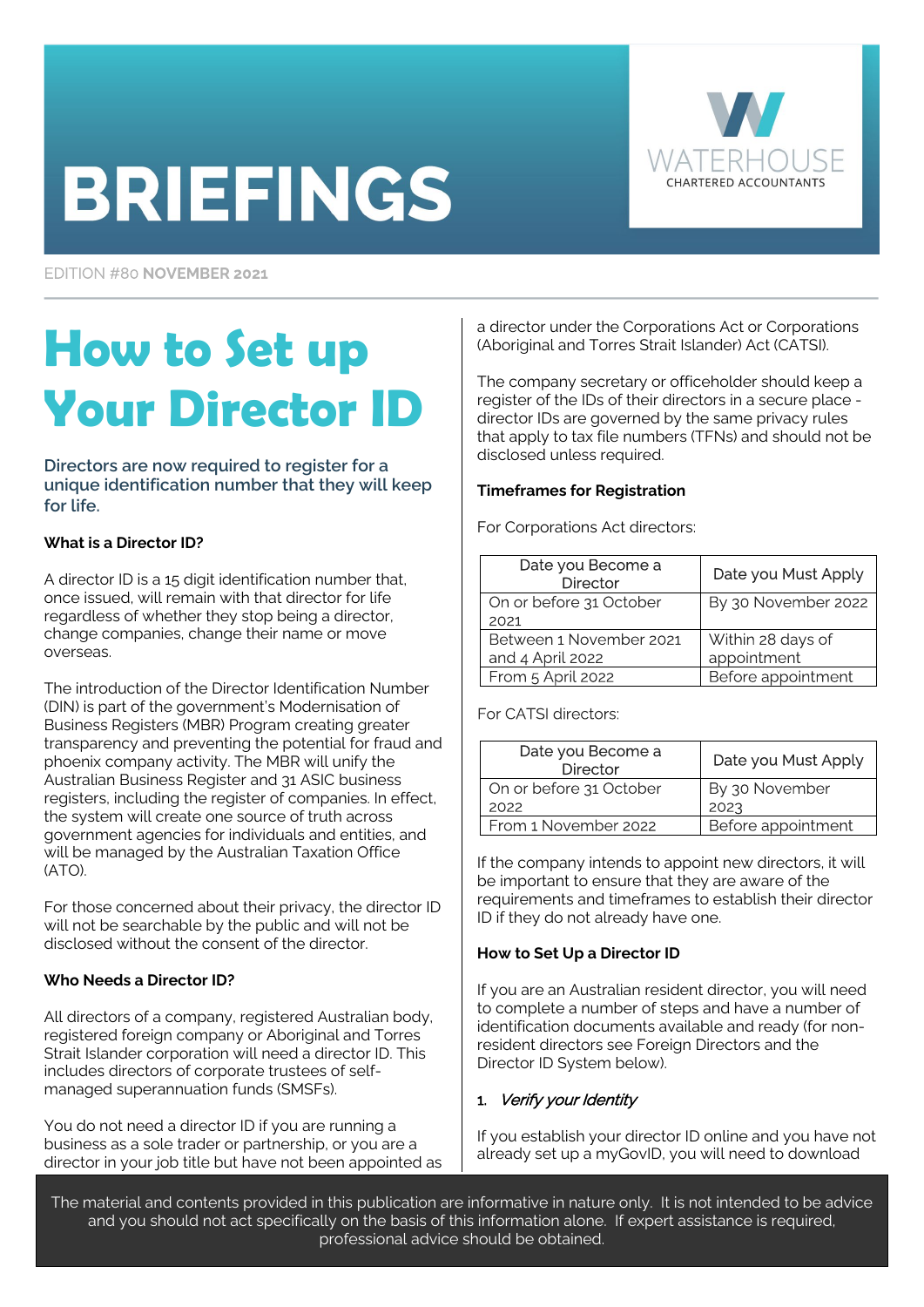

the app onto your phone or device and create an account.

The myGovID does not create your director ID - the only purpose of the app is to validate your identity and, once validated, issue a code that can be used to identify you on government online services without going through the same verification process.

myGovID uses your phone or device's camera to scan your forms of identification such as your passport, driver's licence and/or visa [\(check the documentation](https://www.mygovid.gov.au/verifying-your-identity)  [requirements here\)](https://www.mygovid.gov.au/verifying-your-identity) to validate who you say you are. Be careful when you are scanning your documentation as the system does not always read the scan correctly.

# 2. Apply for Your Director ID Through Australian Business Registry Services

Once you have set up your myGovID, you need t[o apply](https://mygovid.gov.au/AuthSpa.UI/index.html#login)  [to the Australian Business Registry Services](https://mygovid.gov.au/AuthSpa.UI/index.html#login) (ABRS) for your director ID. Use the email you used to create your myGovID to start the process.

In addition to your myGovID you will need to have on hand documentation that matches the information held by the ATO. If you have a [myGov](https://my.gov.au/) account linked to the ATO you can find the details on your profile. You will need:

- Your tax file number;
- The residential address held on file by the ATO; and
- Two documents that verify your identify such as:
	- Your bank account details held by the ATO (on your myGov ATO account see "my profile/financial institution details");
	- Dividend statement investment reference number;
	- ATO notice of assessment date of issue and the reference number (on your myGov ATO account see "tax/lodgements/income tax/history");
	- The gross amount from your PAYG payment summary; and
	- Superannuation details, including your superannuation fund's ABN and your member account number.

The final stage requests your personal contact details (not the company's).

Once complete, your director ID will be issued immediately on screen. This information should be provided to your company secretary or officeholder. If any of your details change, e.g. a change of residential address or phone number, you will need to update your details through the ABR. You will also need to notify your company within seven days (14 days for CATSI Act directors) and the company will then need to notify the Australian Securities & Investments Commission (ASIC) within 28 days.

# **Applying by Phone or Using Paper Forms**

You can choose to verify your identify and apply for your director ID by phone (13 62 50) o[r on paper.](https://www.abrs.gov.au/sites/default/files/2021-10/Application_for_a_director_identification_number.pdf) You will need to have your [identification documents](https://www.abrs.gov.au/director-identification-number/apply-director-identification-number/verify-your-identity) available. If you are applying using the paper form, your identify documentation will need to be certified by an authorised certifier such as a barrister, Justice of the Peace, etc.

# **Foreign Directors and the Director ID System**

Foreign directors of Australian companies have the same requirements and deadlines as Australian resident directors. However, the verification process is only accessible in [paper form.](https://www.abrs.gov.au/sites/default/files/2021-10/Application_for_a_director_identification_number.pdf) 

The application is required to be accompanied by one primary and two secondary forms of identification that have been certified by a notary public or by staff at the nearest [Australian embassy, high commission or](https://www.dfat.gov.au/about-us/our-locations/missions/our-embassies-and-consulates-overseas)  [consulate,](https://www.dfat.gov.au/about-us/our-locations/missions/our-embassies-and-consulates-overseas) including consulates headed by Austrade honorary consuls. Primary forms of identification include a birth certificate or passport, and secondary include driver's licence, foreign government identifier or national photo identification card.

In the presence of the applicant, the authorised certifier must certify that each copy is a true and correct copy of the original document by sighting the original document, stamping, signing and annotating the copy of the identity document to state, "I have sighted the original document and certify this to be a true and correct copy of the original document sighted", initialling each page listing their name, date of certification, phone number and position.

The form and accompanying documents need to be sent by mail to Australian Business Registry Services using the details provided.

# **Directors in Name Only**

It is important that anyone agreeing to be a director understands the implications of the role. Being a director is not just a title; it is a responsibility. At a financial level, directors are responsible for ensuring that the company does not trade while insolvent. The

#### **Head Office**

Suite 12 Level 3, **Gateway Building** 1 Mona Vale Road Mona Vale NSW 2103

#### **Sydney Office**

Suite 802 Level 8 23 O'Connell Street Sydney NSW 2000

T 02 8973 2222 admin@waterhouseca.com.au www.waterhouseca.com.au ABN 60 535 258 608

Liability limited by a scheme Clabitity timited by a scrieme<br>approved under Professional<br>Standards Legislation

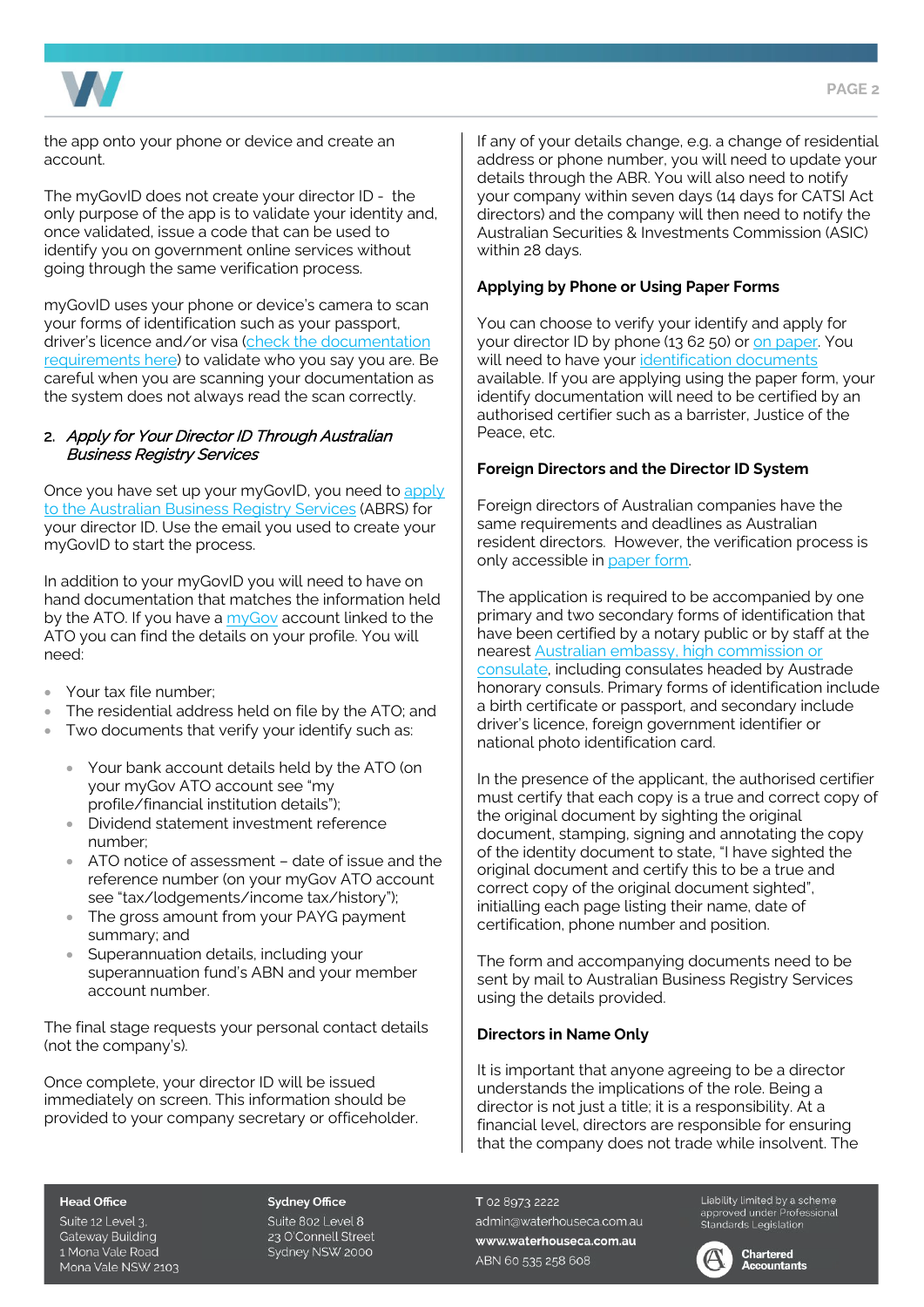

by-product of this is that directors may be held personally liable for debt incurred.

The director penalty regime has also tightened up in recent years to ensure that directors are personally liable for PAYG withholding, net GST and superannuation guarantee charge liabilities if a company fails to meet its obligations by the due date. For many small businesses, directors are also often personally responsible for company loans secured against property such as the family home.

Failing to perform your duties as a director is a criminal offence, with fines of up to \$200,000 and five years in prison.

Ignorance is not a legal defence. Do not sign anything unless you understand the consequences.

# **SMSF Covid-19 Audit Relief Extended**

**The ATO has extended Covid-19 relief for SMSF trustees. The relief measures, which protect trustees from Covid-19 related contraventions of the superannuation laws, now extend to the 2019/20, 2020/21 and 2021/22 financial years.** 

The relief measures provide:

- **Residency relief** where the pandemic has prevented members from returning to Australia. This measure prevents the SMSF from breaching the residency conditions to be an Australian super fund;
- Rental relief where a Covid-19 reduction, waiver or deferral has been provided to a tenant;
- Loan repayment relief where relief is provided on commercial terms; and
- In-house asset relief where the SMSF exceeded the 5% in-house asset threshold at 30 June due to the impacts of Covid-19.

# **Tax and the Normalisation of Cryptocurrency**

**The ATO recently updated its guidance on tax and cryptocurrency.**

In early November, the Commonwealth Bank announced that it is now Australia's first bank to offer customers the ability to buy, sell and hold crypto assets directly through the CommBank app. You know that when the banks have come on board cryptocurrency has become normal.

But cryptocurrency is only one part of the blockchain universe. Non-fungible tokens or NFTs (fungible means interchangeable) are one-of-a-kind digital assets which are part of the Ethereum blockchain. An example is the [CryptoKitties](https://www.cryptokitties.co/) game that allows players to purchase, collect, breed and sell unique virtual cats – and, before you laugh, the game transacted over \$1 million in virtual cats in its first few days of launching.

NFTs are also rapidly rising in popularity in the art world because ownership of the asset is on the blockchain and, in some cases, the artist can take a percentage of every transaction of that artwork – so no more starving artists because they can generate an income from the asset over time not just on the first sale. A stellar example is the sale of a NFT artwork by the digital artist Beeple, which was sold at auction by [Christies](https://onlineonly.christies.com/s/beeple-first-5000-days/beeple-b-1981-1/112924) in March 2021 for \$69 million (USD).

Let's look at what the ATO has to say about some of the commonly asked questions about the implications of investing in blockchain.

# **Is Mining Cryptocurrency Income or an Asset?**

If you receive crypto from providing services to others, this can represent income. If you create crypto you acquire a capital gains tax (CGT) asset. A taxing event will arise when you exchange crypto for Australian dollars or another crypto asset.

#### **Head Office**

Suite 12 Level 3, **Gateway Building** 1 Mona Vale Road Mona Vale NSW 2103

#### **Sydney Office**

Suite 802 Level 8 23 O'Connell Street Sydney NSW 2000

T 02 8973 2222 admin@waterhouseca.com.au www.waterhouseca.com.au ABN 60 535 258 608

Liability limited by a scheme approved under Professional<br>Standards Legislation



#### **Chartered Accountants**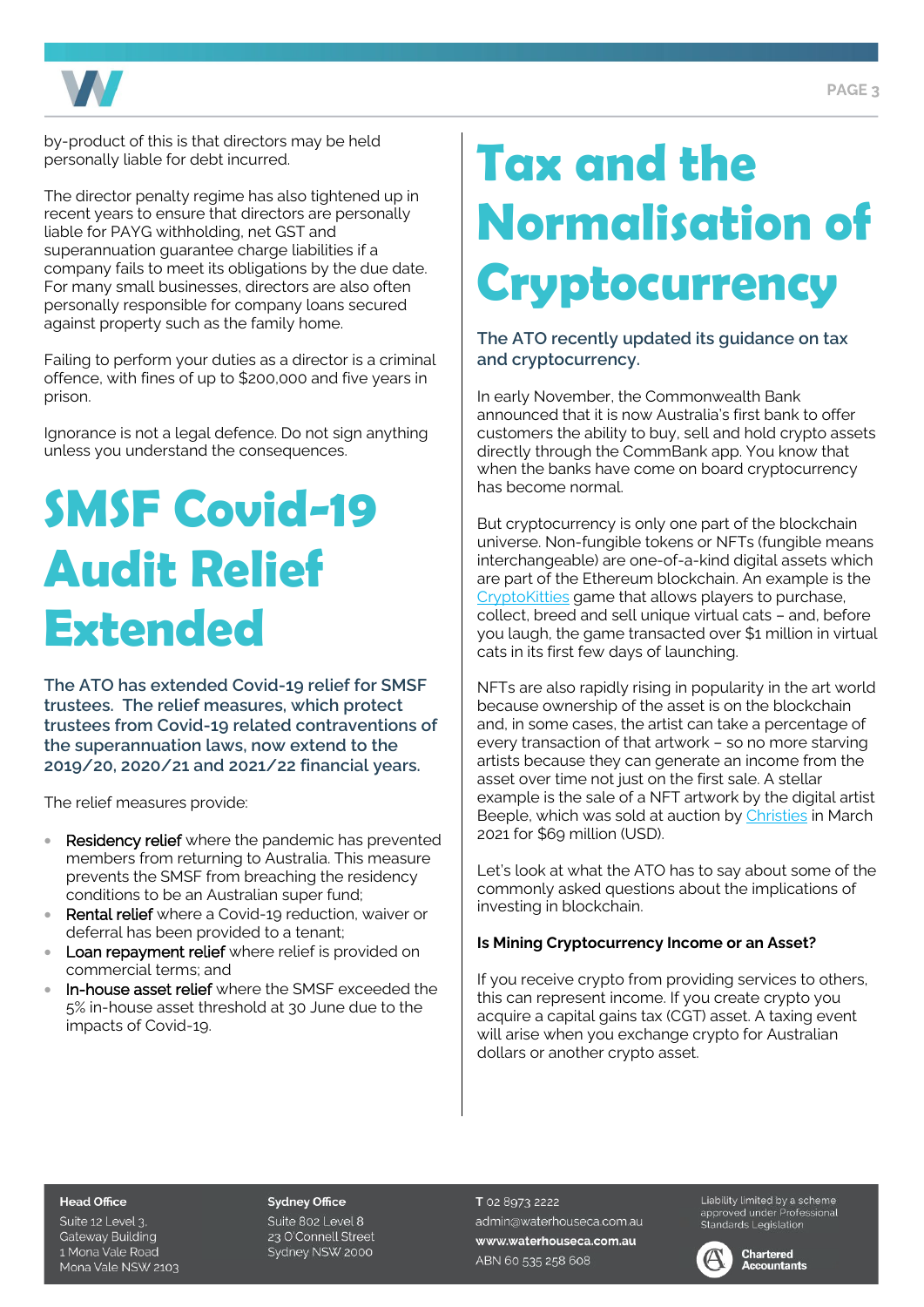

# **Does the ATO Really Know about My Crypto Transactions?**

The ATO is using various sources for data collection, including digital service providers and analysis software to track taxpayer compliance. There are several data mining projects (no pun intended) underway looking specifically at cryptocurrency and cryptocurrency platforms.

# **What Happens if My Cryptocurrency is Stolen?**

You may be able to claim a capital loss if you lose your cryptocurrency private key or your cryptocurrency is stolen. Generally, where an item can be replaced it is not lost. A lost private key cannot be replaced. Therefore, to claim a capital loss you must be able to provide the following kinds of evidence:

- When you acquired and lost the private key;
- The wallet address that the private key relates to;
- The cost you incurred to acquire the lost or stolen cryptocurrency;
- The amount of cryptocurrency in the wallet at the time of loss of the private key;
- That the wallet was controlled by you (e.g. transactions linked to your identity);
- That you are in possession of the hardware that stores the wallet; and
- Transactions to the wallet from a digital currency exchange for which you hold a verified account or is linked to your identity.

# **I Mine Cryptocurrency as a Hobby so I should not have to Pay Tax on it?**

Unfortunately, it is unlikely mining for fun will allow you to avoid tax. The circumstances where you can generate cryptocurrency or transact it without paying tax are very limited.

### **Can I get a Tax Deduction for Computer Equipment Purchased for Mining?**

If you are in the business of mining then you can claim a deduction for the equipment you purchase to generate income. If you are not carrying on a business, then the crypto is held as an investment and the equipment is not deductible.

# **How is My NFT Artwork Taxed?**

As with any other cryptocurrency, an NFT can be held for personal use. Personal use assets are CGT assets

that you keep mainly for your personal use or enjoyment.

NFT is not a personal use asset if it is kept or used mainly:

- As an investment:
- In a profit-making scheme; or
- In the course of carrying on a business.

The relevant time for working out if an asset is a personal use asset is at the time of its disposal. During a period of ownership, the way that an NFT is kept or used may change (e.g. NFTs may originally be acquired for personal use and enjoyment, but ultimately kept or used as an investment, to make a profit on ultimate disposal or as part of carrying on a business).

The longer an NFT is held, the less likely it is that it will be a personal use asset – even if you ultimately use it for personal use or consumption.

Capital gains you make from personal use assets acquired for less than \$10,000 are disregarded for CGT purposes. However, all capital losses you make on personal use assets are disregarded. Collectables are not classed as personal use assets and may be subject to CGT.

# **Can My SMSF Invest in Cryptocurrency?**

The issue is not so much can you acquire cryptocurrency within an SMSF, but should you? The June 2021 ATO statistical report shows that Australians held approximately \$212 million in cryptocurrency assets as at 30 June 2021- only 0.03% of total assets. The simple reason is that the volatility of cryptocurrency makes it harder to rationalise under Section 62 of the Superannuation Industry Supervision (SIS) Act, particularly if the asset allocation ratio of cryptocurrency assets in the SMSF is high. But, it is not impossible if managed correctly at an investment and administrative level.

With Bitcoin as low as \$14,000 on 13 September 2020 and then up to \$61,000 on 12 September 2021, it is easy to see the appeal for investors with the appetite for risk (335% return across 12 months). In this same period, Ethereum grew 767%. But the world was in a different place in September 2020, not just in cryptocurrency.

Before investing in cryptocurrency there are a few things SMSF trustees need to be aware of:

#### **Head Office**

Suite 12 Level 3, **Gateway Building** 1 Mona Vale Road Mona Vale NSW 2103

#### **Sydney Office**

Suite 802 Level 8 23 O'Connell Street Sydney NSW 2000

T 02 8973 2222 admin@waterhouseca.com.au www.waterhouseca.com.au ABN 60 535 258 608

Liability limited by a scheme approved under Professional<br>Standards Legislation